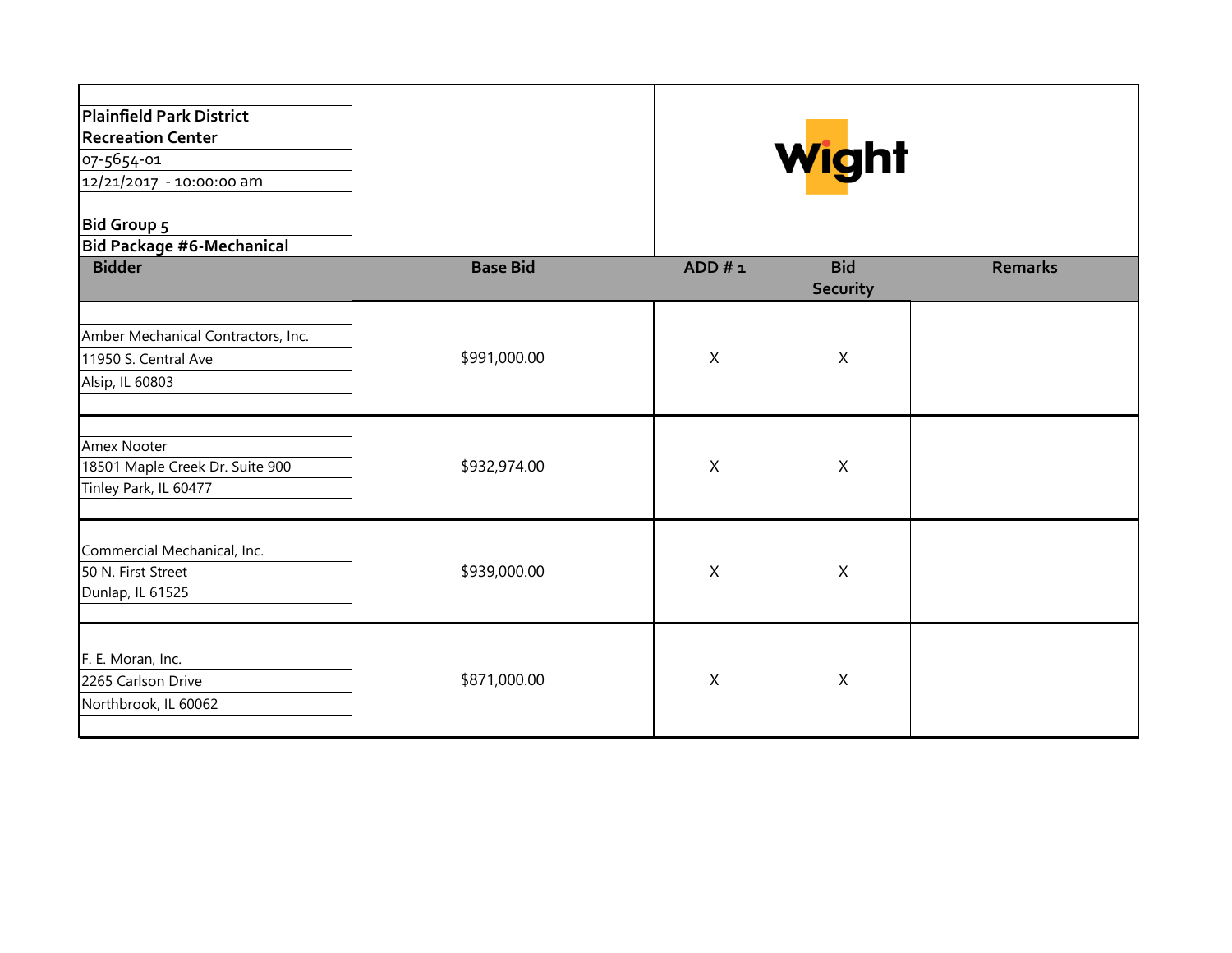| Flo-Tech Mechanical Systems, Inc<br>1300 National Ave.<br>Addison, IL 60101          | \$788,000.00   | $\mathsf X$               | $\boldsymbol{X}$          |  |
|--------------------------------------------------------------------------------------|----------------|---------------------------|---------------------------|--|
| Hartwig Plumbing & Heating, Inc.<br>20800 E Brink Street<br>Harvard, IL 60033        | \$1,138,750.00 | $\mathsf{X}$              | $\boldsymbol{X}$          |  |
| Mechanical Concepts of Illinois, Inc.<br>333 S. O'Hare Drive<br>Romeoville, IL 60446 | \$749,000.00   | $\mathsf{X}$              | $\boldsymbol{\mathsf{X}}$ |  |
| Mechanical Incorporated<br>2279 Yellow Creek Road<br>Freeport, IL 61032              | \$945,000.00   | $\mathsf X$               | $\boldsymbol{\mathsf{X}}$ |  |
| MG Mechanical Contracting<br>1513 Lamb Rd<br>Woodstock, IL 60098                     | \$972,000.00   | $\boldsymbol{\mathsf{X}}$ | $\boldsymbol{X}$          |  |
| Monaco Mechanical, Inc.<br>1971 University Lane<br>Lisle, IL 60532                   | \$1,158,800.00 | $\mathsf{X}$              | $\boldsymbol{\mathsf{X}}$ |  |